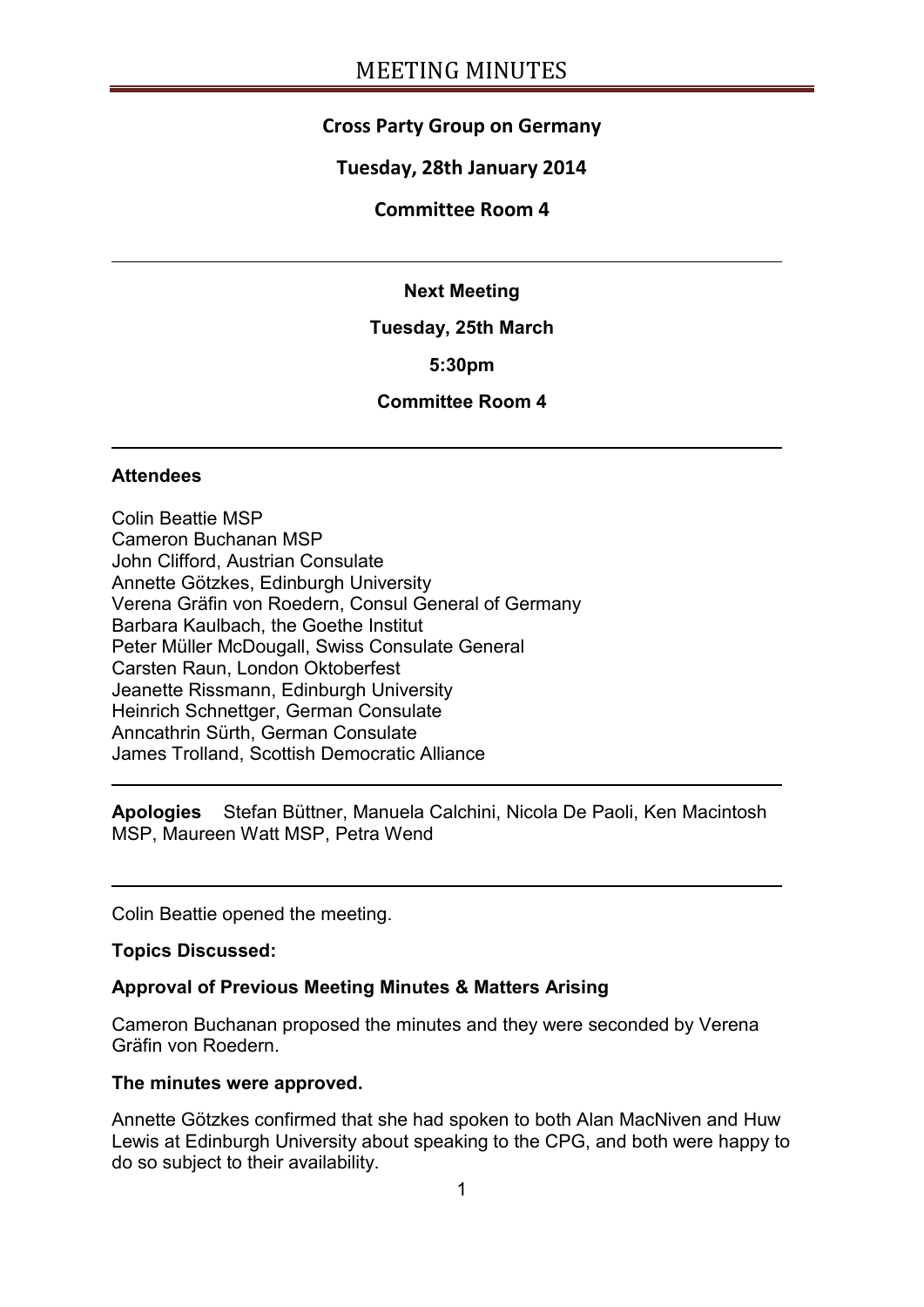The group discussed the Parliamentary answers to questions Ken Macintosh had raised. Colin Beattie noted that there has been a reduction in both the teaching of German in schools and the number of German language assistants over the past ten years. Cameron Buchanan mentioned that this information did not include private schools.

## **ACTION POINT – Colin Beattie to write to Alasdair Allan to ask what plans the Scottish Government has to reverse this trend**

Colin Beattie noted that the group had discussed inviting a local headteacher to speak to the group. John Clifford mentioned that the Group would need to target one with a particular interest in teaching German. Annette Götzkes suggested approaching Anne Robertson, the language advisor at Edinburgh Council. Colin Beattie said the Group should consider asking someone with authority and able to make decisions, such as the Director of Education or the Convener of the Council Education Committee. Heinrich Schnettger noted that the figures from the German Consulate's 'German Educational Trainees (GET) Across Borders' programme were not included as part of the Parliamentary answers and suggested asking Prof. Rieuwerts, the co-founder of the GET programme, to discuss this programme.

Colin Beattie asked the Group who they wanted to prioritise to speak to the Group at the March meeting. John Clifford stated that the Group should perhaps step back from the coal face and instead speak to someone involved with the rationale for language teaching, such as Antonella Suraci at Edinburgh University.

Colin Beattie asked what sort of information Alan McNiven and Huw Lewis would be able to provide. Annette Götzkes stated they would be able to discuss things like student numbers and uptake of languages. John Clifford said he was concerned the Group would be analysing the situation as it stands rather than what can be done to improve it.

Colin Beattie suggested to the Group that it could invite either Alan MacNiven or Huw Lewis and also the Director of Education to the March meeting, and that they be asked to speak for 10-15 minutes.

#### **ACTION POINT – Colin Beattie to invite Edinburgh's Director of Education to the March meeting**

#### **ACTION POINT – Annette Götzkes to invite Alan MacNiven or Huw Lewis to the March meeting**

Cameron Buchanan asked if the Group knew what the uptake of German languages was in private schools.

#### **ACTION POINT – Graeme Henderson to write to the private schools in Edinburgh to ask what the uptake of German languages is**

John Clifford noted that he had asked the Austrian trade commissioner to speak to the Group regarding renewables, and the response had been positive. Verena Gräfin von Roedern said that the German law regarding renewables was in the process of being changed and she could discuss this topic at a later stage, possibly at the next meeting.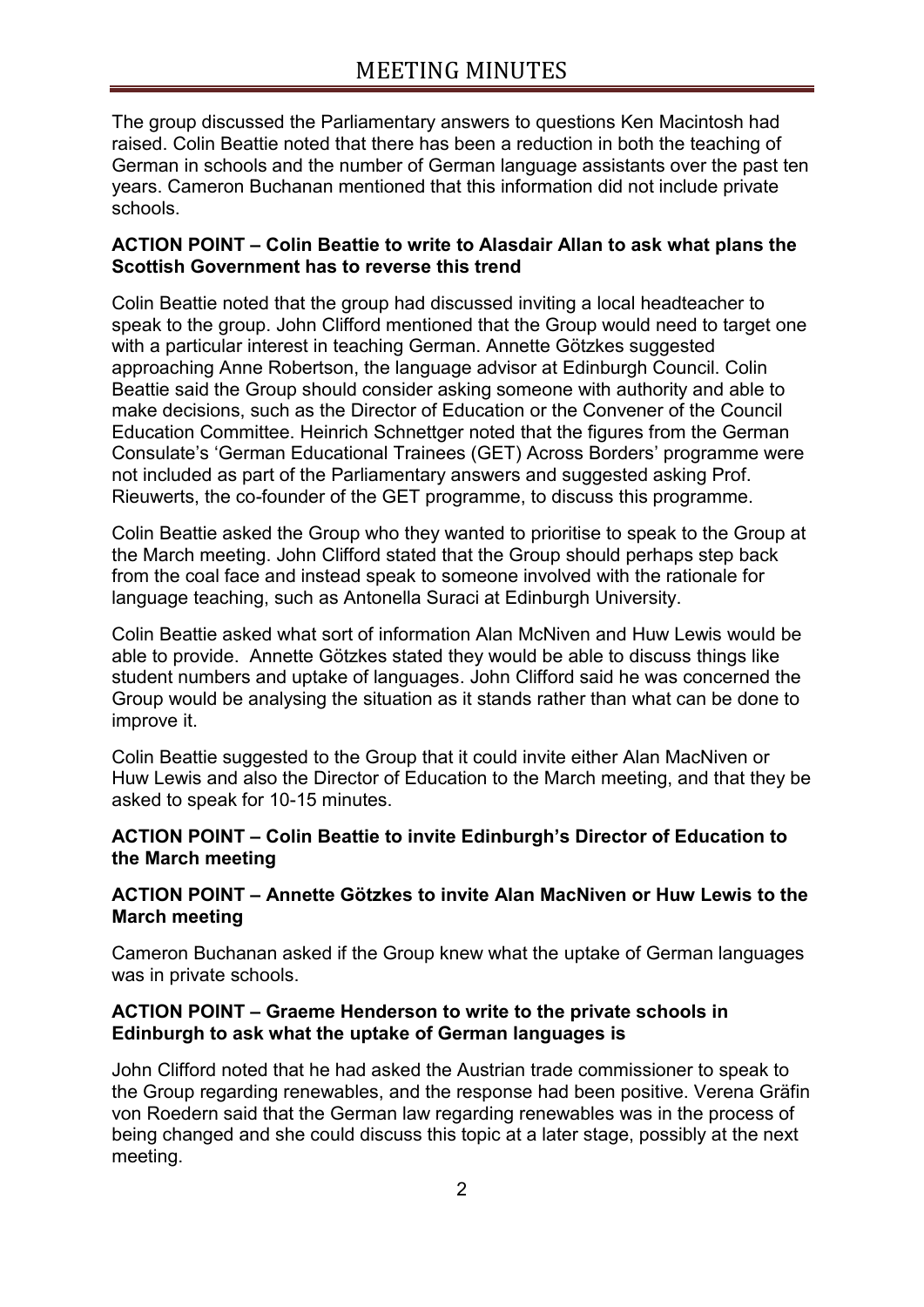Colin Beattie mentioned that Colin Keir had suggested Nova Innovation as a company that could be invited to speak to the Group, and that Ingenza had also been touted. Peter Müller McDougall noted that Ingenza were aiming to increase the value of their manufacturing side and it therefore would probably be worth waiting six months or so to see what has arisen from this.

Colin Beattie suggested to the Group that Fiona Hyslop be invited to speak to the Group at the meeting in May. Verena Gräfin von Roedern suggested that, if Fiona was unavailable, Humza Yousaf could be invited.

# **ACTION POINT – Colin Beattie to invite Fiona Hyslop to the meeting on 27th May**

The Group discussed the Goethe Institut's 'German Language Adventure' day for schools. Barbara Kaulbach noted that the programme had been highly successful and they were awaiting further funding from the German Government.

## **Presentation from Carsten Raun - Oktoberfest**

Carsten Raun gave a presentation to the Group on Oktoberfest. The idea is to bring a taste of the Munich Oktoberfest to other cities. The project was originally started in 2009 in Copenhagen, and 2014 will see it expanded to 13 European cities. Events were held in Sweden and London in 2011. Carsten Raun noted that they had held an event in Amsterdam in 2013 but there was not enough interest to make it worthwhile, and there were similar situations in Norway and Finland. Edinburgh had been chosen as a city as it was relatively 'open' and international.

Colin Beattie asked if the beer and food was imported from Bavaria. Carsten Raun confirmed that this was the case, and mentioned 25,000 litres of beer was imported for the Edinburgh event. Verena Gräfin von Roedern asked if it was held at the same time as the German Oktoberfest. Carsten Raun stated that yes, it was held over the first two weekends in October. Annette Götzkes asked if her first year students would be able to get involved and Carsten Raun this could certainly be the case.

Cameron Buchanan asked where the Oktoberfest went to after Edinburgh, and Carsten Raun replied Glasgow where around 13,000 people visited the event. In Edinburgh around 10,000 people visited over five days, and Carsten Raun noted that as a result of this success they had applied to Edinburgh Council to hold the event over two weekends in 2014.

James Trolland asked if it would be possible for Scottish, German-speaking catering students to work at the event. Carsten Raun said this would be a good idea providing the students have the appropriate certificate. Carsten Raun said they were hoping to hold the Glasgow event in George Square this year, as opposed to Glasgow Green in 2013.

Colin Beattie thanked Carsten Raun for presenting to the Group.

## **Economic Update**

Verena Gräfin von Roedern felt that the economic situation in Germany was going well at the moment, but that to some extent it depended on export situation to other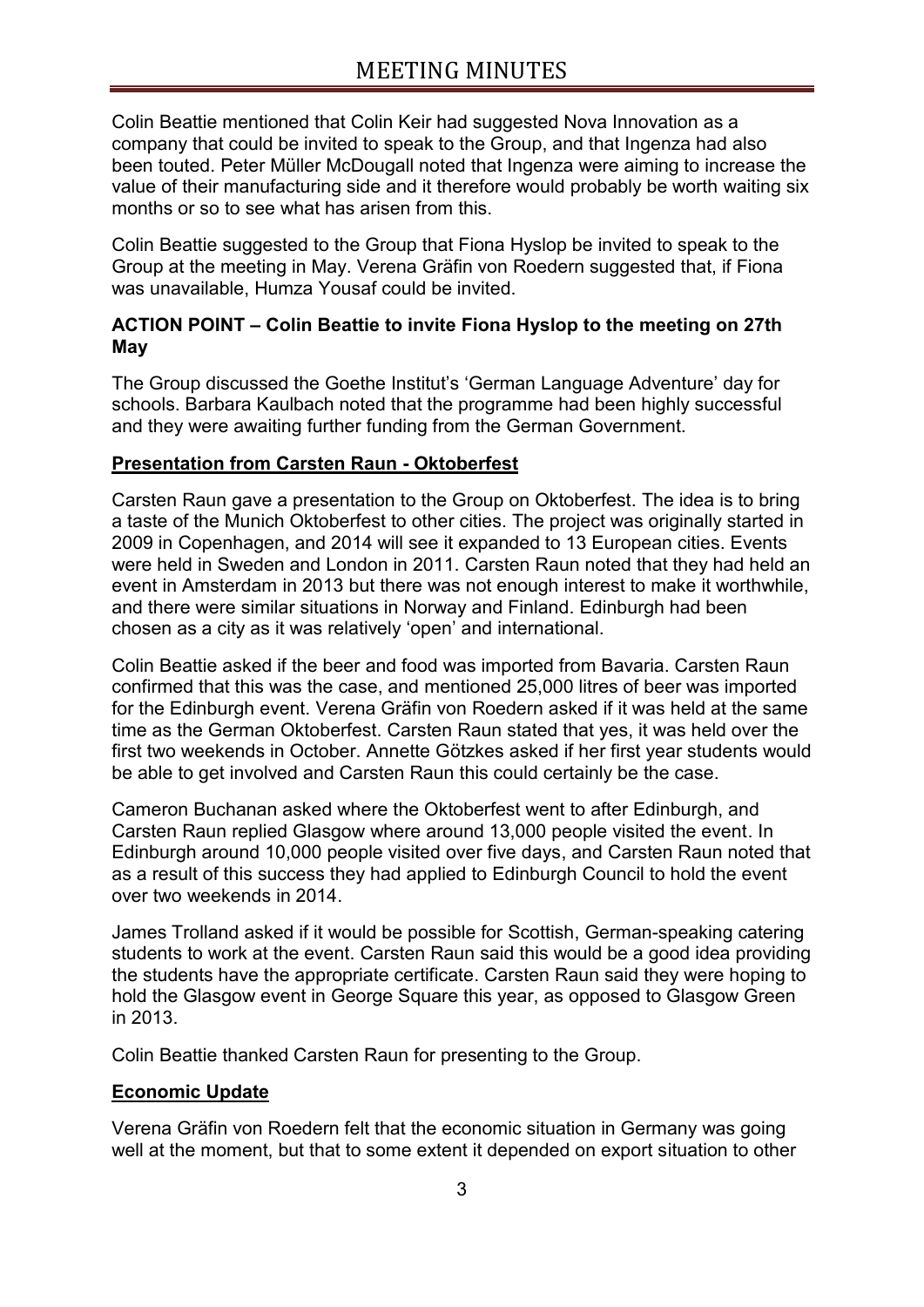countries. Colin Beattie asked what the unemployment rate was. Verena Gräfin von Roedern thought it was roughly around 7-8%. John Clifford noted that it was important to look at the overall numbers and not just the percentage changes. Verena Gräfin von Roedern said that the car industry had been doing well in Germany in recent times.

# **Political Update**

Verena Gräfin von Roedern gave an update on the situation in Germany. The coalition agreement was signed on  $17<sup>th</sup>$  December. Verena Gräfin von Roedern felt there had been a fairly even spilt of Ministerial roles, and that it was early days for the coalition. Verena Gräfin von Roedern provided the Group with a newspaper article, written by the German Foreign Minister, about 1914 and the need for diplomacy.

John Clifford mentioned that, in Austria, there was a large element of renewable energy which had enabled the country to raise its 2020 renewable energy targets from 30% to 33%.

Peter Müller McDougall noted that the Swiss Government had recently agreed upon its 2050 energy strategy, whereby the focus would no longer be on nuclear power. At the moment roughly 55% of electricity is produced by hydro power, and it is anticipated that the remaining 45% will come from both savings and renewable power (including solar). Peter Müller McDougall said that the economic growth forecast in Switzerland was between 2-3%, while unemployment was 3-4% but expected to increase. Peter Müller McDougall noted that there was a referendum on immigration due shortly which could see the end to open movements at Swiss borders.

# **Culture Update**

Barbara Kaulbach said that, on  $17<sup>th</sup>$  February in the Callendar House in Falkirk, there would be an event on the photography of Gerda Taro, including photos she took during the Spanish Civil War. Barbara Kaulbach mentioned that the Goethe Institut would be partaking in Edinburgh's Film and Book Festivals, as well as holding numerous events in Glasgow throughout the year. Annette Götzkes noted that the Edinburgh Film Festival would be using Germany as its theme this year.

Annette Götzkes mentioned that the Goethe Institut, St Andrews University and others had formed a 'Friends of Germany' Facebook page. Colin Beattie asked if Annette Götzkes would circulate this page around the Group.

## **ACTION POINT – Annette Götzkes to circulate the 'Friends of Germany' Facebook page around the CPG**

Barbara Kaulbach said that Jan Wagner, a German poet, would be appearing in Glasgow on  $5<sup>th</sup>$  March and at the StAnza Poetry Festival in St Andrews on  $7<sup>th</sup>$  March. Barbara Kaulbach further noted that the Goethe Institut's student numbers had gone up from 220 last semester to 300 this semester.

# **Other business**